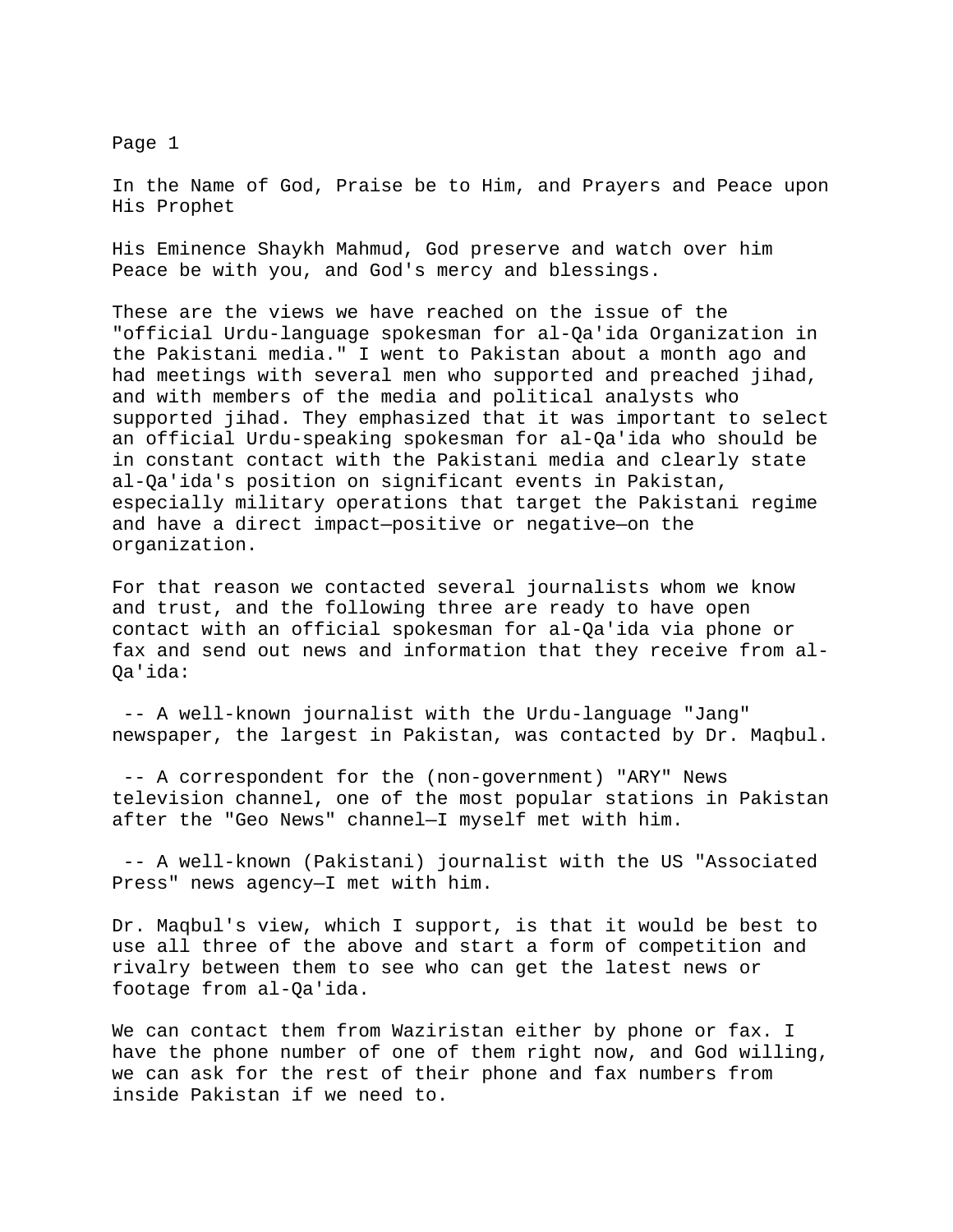All the above journalists were adamant that the official spokesman must not delay a statement about al-Qa'ida's position on any military operation that al-Qa'ida wants to claim responsibility for or deny its involvement in. They insisted that he must issue any comment on such events the same day of the operation; otherwise, the media will attach no importance to it if it comes out after that. So, we have these workable options:

1. If you assigned us to do this task, we would need to be in constant contact with you so we can get the facts as soon as possible on anything that happens in Pakistan. (We can agree on some "Wana" phone numbers that you can call us on and let us know the facts on something.) After that, we can issue an official address in the name of al-Qa'ida. We could contact the journalists by fax, and the official spokesman, in that case.

Page 2

We could also issue this official statement through a phone call from Wana, once we get the facts from you.

2. The other option would be for us to give you the phone or fax number beforehand, and you select someone with you—or least living in the north, so you can easily contact him—who speaks good Urdu. He could act as the official spokesman either directly by phone, or via fax, and remain behind the scenes.

----------------------------------------------------------------

One or more men needed to give rousing and motivational speeches in Urdu at al-Sihab Establishment

We feel there is a significant gap in terms of the call to jihad that needs filling in Pakistan, especially for Urdu. The call to jihad has been reaching Pakistan only through a few books or booklets that were translated from Arabic into Urdu, or written originally in Urdu. However, they do not cover even the basic issues of jihad, like al-wala' wa al-bara', rule/judgment based on (laws) not revealed by God, and others. Most of these books were written either in the context of the Afghan jihad against the Russians or fighting the Hindus in Kashmir (under the support of Pakistani intelligence). We are starting to work on closing this gap, with help and strength from God, by translating books from Arabic to Urdu and publishing "Hittin," an Urdu-language magazine concerned with global jihad, and we